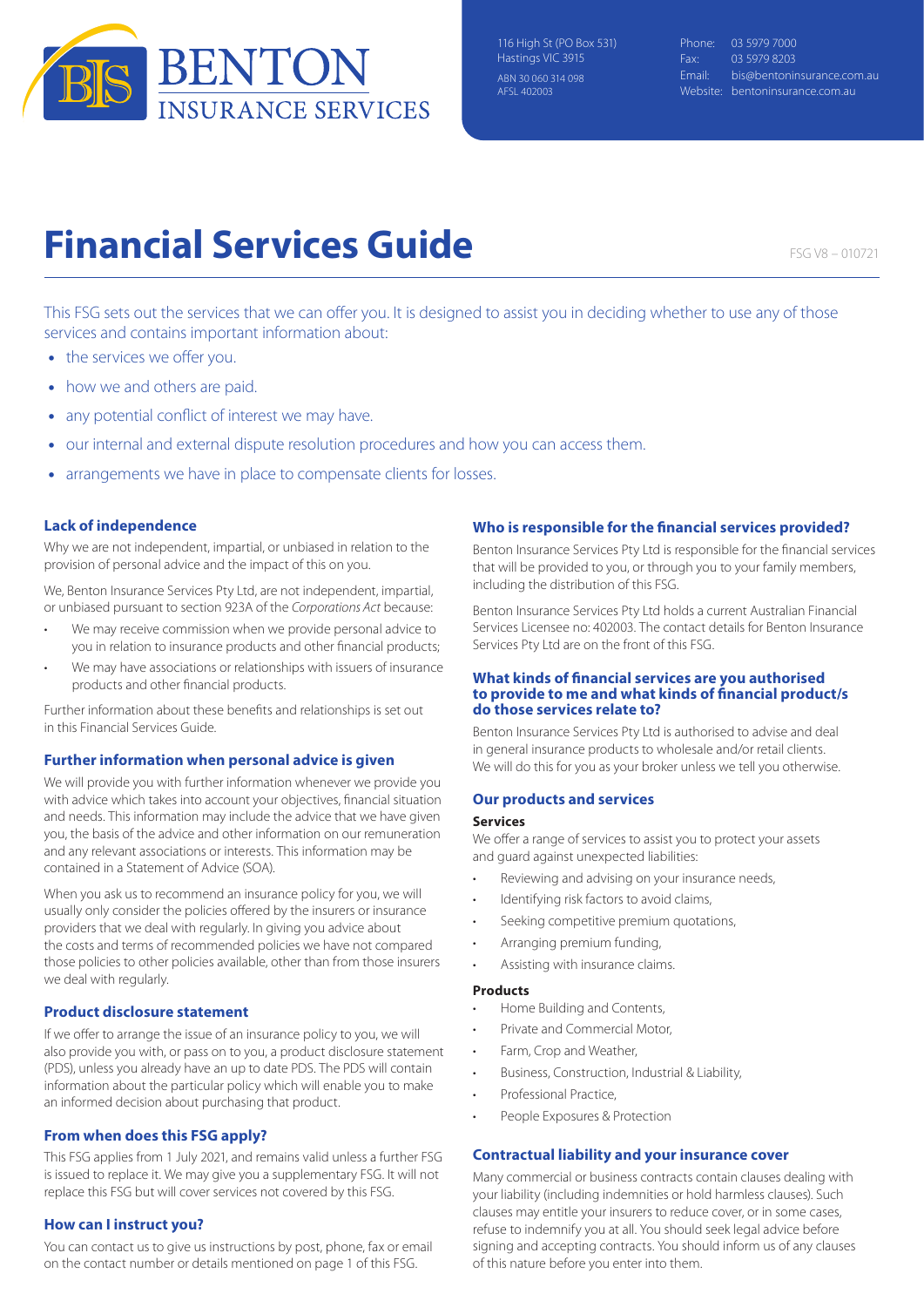# **Will I receive tailored advice?**

Maybe not in all cases. However, we may need information about your personal objectives, details of your current financial situation and any relevant information, so that we can arrange insurance policies for you, or to give you advice about your insurance needs. We will ask you for the details that we need to know.

In some cases, we will not ask for any of this information. If we do not ask, or if you do not give us all of the information we ask for, any advice you receive may not be appropriate to your needs, objectives and financial situation.

You should read the warnings contained in any SOA, or any other warnings that we give you, carefully before making any decision about an insurance policy.

Where we provide you with advice about your insurance arrangements, that advice is current at the time that we give it. We will review your insurance arrangements when you inform us about changes in your circumstances, or at the time of any scheduled status review or upon renewal of your insurances.

# **Privacy statement**

We are committed to protecting your privacy. We use the information you provide to advise about and assist with your insurance needs. We provide your information to insurance companies and agents that provide insurance quotes and offer insurance terms to you or the companies that deal with your insurance claim (such as loss assessors and claims administrators). Your information may be given to an overseas insurer (like Lloyd's of London) if we are seeking insurance terms from an overseas insurer, or to reinsurers who are located overseas. We will try to tell you where those companies are located at the time of advising you. We also provide your information to the providers of our policy administration and broking systems that help us to provide our products and services to you. We do not trade, rent or sell your information.

If you don't provide us with full information, we can't properly advise you, seek insurance terms for you, or assist with claims and you could breach your duty of disclosure.

For more information about how to access the personal information we hold about you and how to have the information corrected and how to complain if you think we have breached the privacy laws, ask us for a copy of our Privacy Policy or visit our website for more details.

# **What information do you maintain in my file and can I examine my file?**

We maintain a record of your personal profile, including details of insurance policies that we arrange for you. We may also maintain records of any recommendations or advice given to you. We will retain this FSG and any other FSG given to you as well as any SOA or PDS that we give or pass on to you for the period required by law.

We are committed to implementing and promoting a privacy policy, which will ensure the privacy and security of your personal information. A copy of our privacy policy is available on request. A copy is also available on our website www.bentoninsurance.com.au.

If you wish to look at your file please ask us. We will arrange for you to do so.

# **How will I pay for the services provided?**

For each insurance product the insurer will charge a premium that includes any relevant taxes, charges and levies. We often receive a payment based on a percentage of this premium (excluding relevant taxes, charges and levies) called commission, which is paid to us by the insurers. However, in some cases we will also charge you a fee. These will all be shown on the invoice that we send you. You can choose to pay by any of the payment methods set out in the invoice. You are required to pay us within the time set out on the invoice.

If there is a refund or reduction of your premium as a result of a cancellation or alteration to a policy, or based on a term of your policy (such as a premium adjustment provision), we will retain any fee we have charged you. We will also retain commission depending on our arrangements with the insurer, or charge you a cancellation fee equal to the reduction in our commission.

When you pay us your premium it will be banked into our trust account. We retain the commission from the premium you pay us and remit the balance to the insurer in accordance with our arrangements with the insurer. We will earn interest on the premium while it is in our trust account or we may invest the premium and earn a return. We will retain any interest or return on investment earned on the premium.

If you pay by credit card, we may charge you a credit card (including arrangement & handling) fee, which will be disclosed and shown separately on your invoice, they are non-refundable. This fee covers the cost of bank charges, etc, associated with these facilities.

# **Payment terms**

We will invoice you for the premium, statutory charges (eg. stamp duty, fire services levy, etc.) and any fees for arranging your insurances. You are required to pay us within the time set out on the invoice.

If you do not pay the premium on time, the insurer may cancel the contract of insurance and you will not be insured. The insurer may also charge a short-term penalty premium for their time on risk.

Premium funding products enable you to pay your premiums by instalment. Premium funders do charge interest. We can assist you with arranging premium funding if you require it.

# **How are any commissions, fees or other benefits calculated for providing the financial services?**

Our commission will be calculated based on the following formula:

#### **X = Y% x P**

In this formula:

 $X =$  our commission

Y% = the percentage commission paid to us by the insurer. Our commission varies between 0% and 27%.

 $P =$  the amount you pay for any insurance policy (less any government fees or charges included in that amount).

Any fees that we charge you will be disclosed in our invoice.

**116 High St (PO Box 531) Hastings VIC 3915 ABN 30 060 314 098 AFSL 402003**

**Phone: 03 5979 7000 Fax: 03 5979 8203 Email: bis@bentoninsurance.com.au Website: bentoninsurance.com.au**





# Personalised Service, Professional Advice